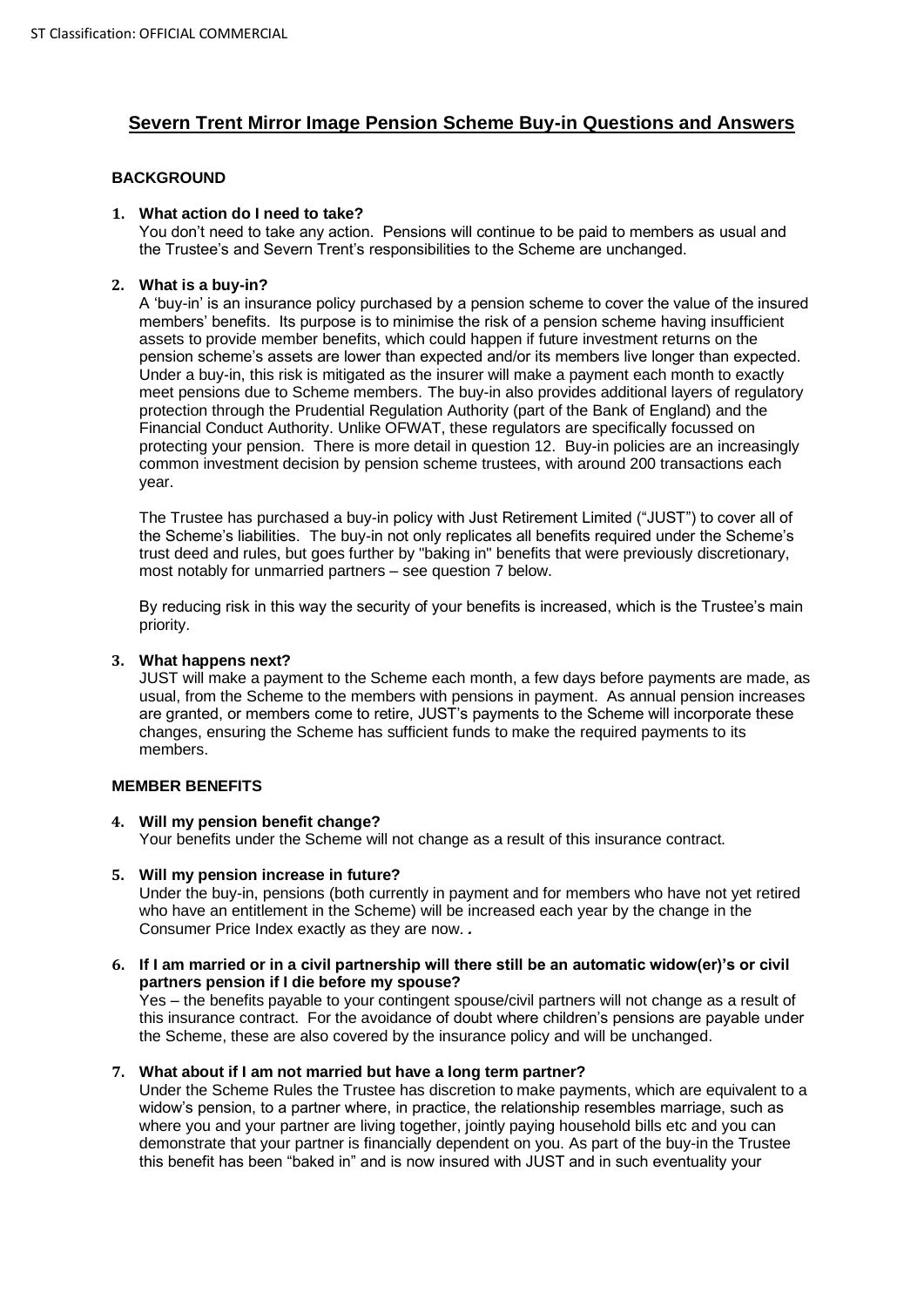partner would receive a payment equivalent to that of a widow(er) subject to suitable evidence of a relationship for 6 months or longer.

### **8. Will this affect how my benefits are paid?**

Your benefits will continue to be administered by the Trustee and paid by the Scheme's administrator, Capita. You will see not difference.

## **9. Do I still have the same flexibilities as to how I take my pension?**

Yes, you do. If you are yet to retire under the Scheme and are eligible, you can continue to request a transfer value quotation and subsequently transfer your benefits to another pension arrangement, if you wish to (after receiving independent financial advice if your transfer value is greater than £30,000, in line with current legislation). If eligible, you will also continue to have the option of taking early retirement.

## **SECURITY OF YOUR PENSION**

#### **10. Who is JUST?**

JUST is a UK insurance company, focused on the UK retirement income market. The Group is a leading and established provider of retirement income products and services to individual and corporate clients. It invests in a low risk way to provide enough return to pay its liabilities, much like a pension scheme does. In return for a premium, JUST makes regular payments to policyholders and takes on the risk that investment markets do not perform as expected, and that individuals live longer than expected (and therefore require payment for longer).

## **11. What due diligence did the Trustee undertake before entering into the buy-in?**

The Trustee and the Company went through a robust process to appoint JUST (Just Retirement Limited) as the provider for this buy-in policy. As part of this selection process the Trustees received advice from a number of professional advisers including a specialist adviser on buy-in transactions, the Scheme Actuary to the Scheme, the Scheme's legal adviser, the Scheme's investment adviser and a specialist adviser on the financial security of JUST and Severn Trent, as well as meeting with a shortlist of insurers. The selection process included a detailed review of the commercial and legal terms offered under the buy-in, the financial strength of the insurer, operational considerations, the pricing received and the security of the members' benefits following any transaction. The Trustee also spoke with other trustees in relation to their experience of working with JUST. Having taken extensive professional advice the Trustee and Company were satisfied that JUST are a suitable counterparty for the buy-in investment.

#### **12. What additional security is provided? What would happen if JUST faced financial difficulties?**

As JUST is regulated by the Prudential Regulation Authority (the "PRA") and the Financial Conduct Authority (the "FCA"), the Scheme will have the security of a policy that is subject to the strict regulatory regime that governs insurance companies in the UK. In particular, to protect your pension, UK insurance companies are required to hold capital significantly above the value of their liabilities. The minimum prescribed level of this capital is such that the insurer should have sufficient assets to meet payments to policyholders in a 1 in 200 year event. In practice JUST holds significantly more than this amount.

In addition to the PRA and FCA regulation, there is also a "safety net" underlying UK regulated insurers, known as the Financial Services Compensation Scheme, which is designed to provide 100% compensation in the unlikely event that an insurer is unable to pay benefits.

#### **13. Does the buy-in affect the Scheme's relationship with Severn Trent Plc?**

No. Severn Trent remains ultimately responsible for the Scheme.

## **OTHER AND IMPORTANT CONTACTS**

#### **14. Should I have been consulted on the buy-in?**

The buy-in is an investment decision that lies with the Trustee. It reduces the level of risk within the Scheme's investments. It is not usual to consult on investment decisions and there is also no